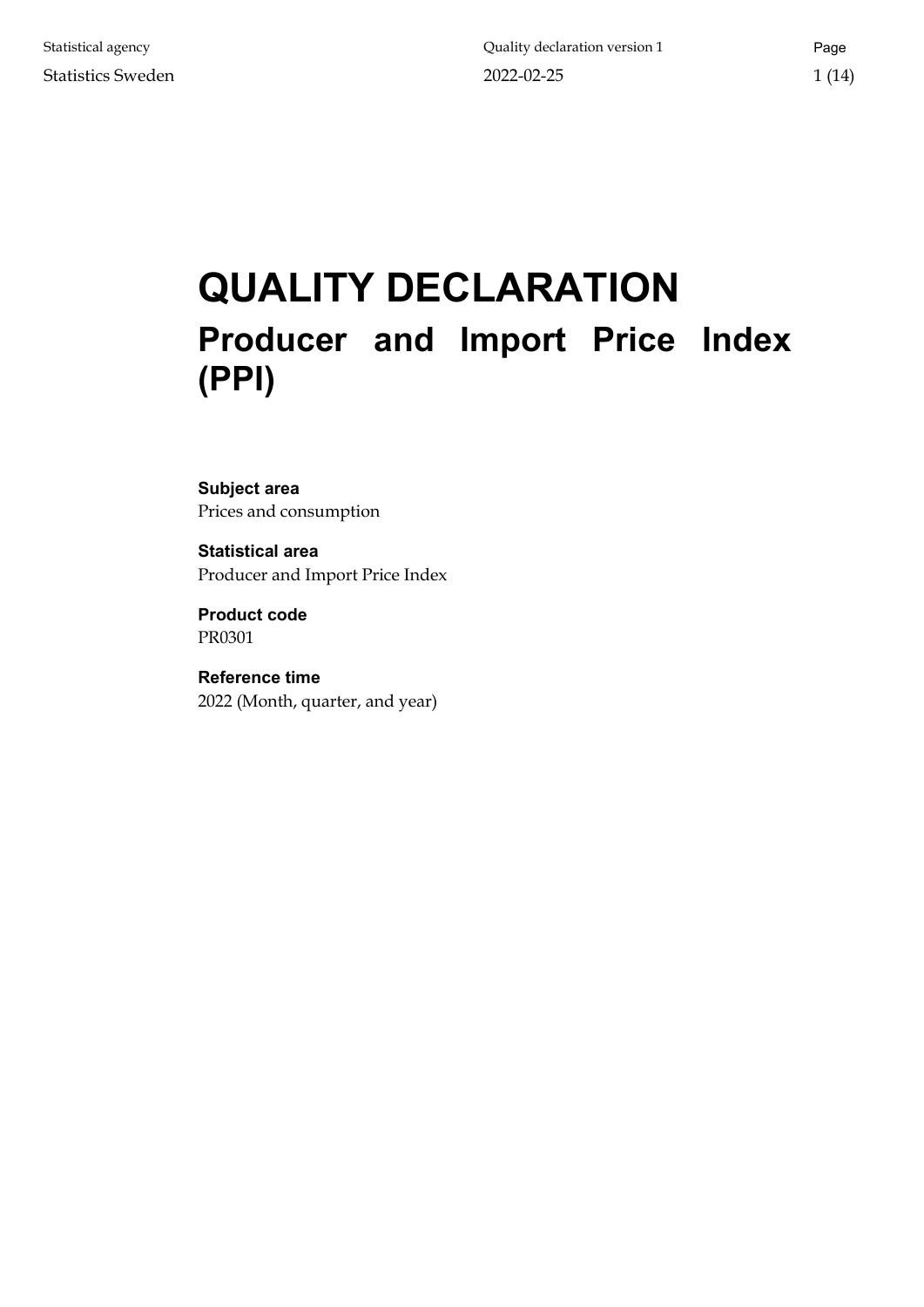#### **Statistics Sweden**

| 1. |       |                               |    |  |
|----|-------|-------------------------------|----|--|
|    | 1.1   |                               |    |  |
|    | 1.1.1 |                               |    |  |
|    | 1.1.2 |                               |    |  |
|    | 1.2   |                               |    |  |
|    | 1.2.1 |                               |    |  |
|    | 1.2.2 |                               |    |  |
|    | 1.2.3 |                               |    |  |
|    | 1.2.4 |                               |    |  |
|    | 1.2.5 |                               |    |  |
| 2  |       |                               |    |  |
|    | 2.1   |                               |    |  |
|    | 2.2   |                               |    |  |
|    | 2.2.1 |                               |    |  |
|    | 2.2.2 |                               |    |  |
|    | 2.2.3 |                               |    |  |
|    | 2.2.4 |                               |    |  |
|    | 2.2.5 |                               |    |  |
|    | 2.2.6 |                               |    |  |
|    | 2.3   |                               |    |  |
| 3  |       |                               |    |  |
|    | 3.1   |                               |    |  |
|    | 3.2   |                               |    |  |
|    | 3.3   |                               |    |  |
| 4  |       |                               |    |  |
|    | 4.1   |                               |    |  |
|    | 4.2   |                               |    |  |
|    | 4.3   |                               |    |  |
|    | 4.4   |                               |    |  |
|    |       | 5 Comparability and coherence | 12 |  |
|    | 5.1   |                               |    |  |
|    | 5.2   |                               |    |  |
|    | 5.3   |                               |    |  |
|    | 5.4   |                               |    |  |
|    |       |                               |    |  |
|    |       |                               |    |  |
| A  |       |                               |    |  |
| B  |       |                               |    |  |
| C  |       |                               |    |  |
| D  |       |                               |    |  |
| Е  |       |                               |    |  |
| F  |       |                               |    |  |
| G  |       |                               |    |  |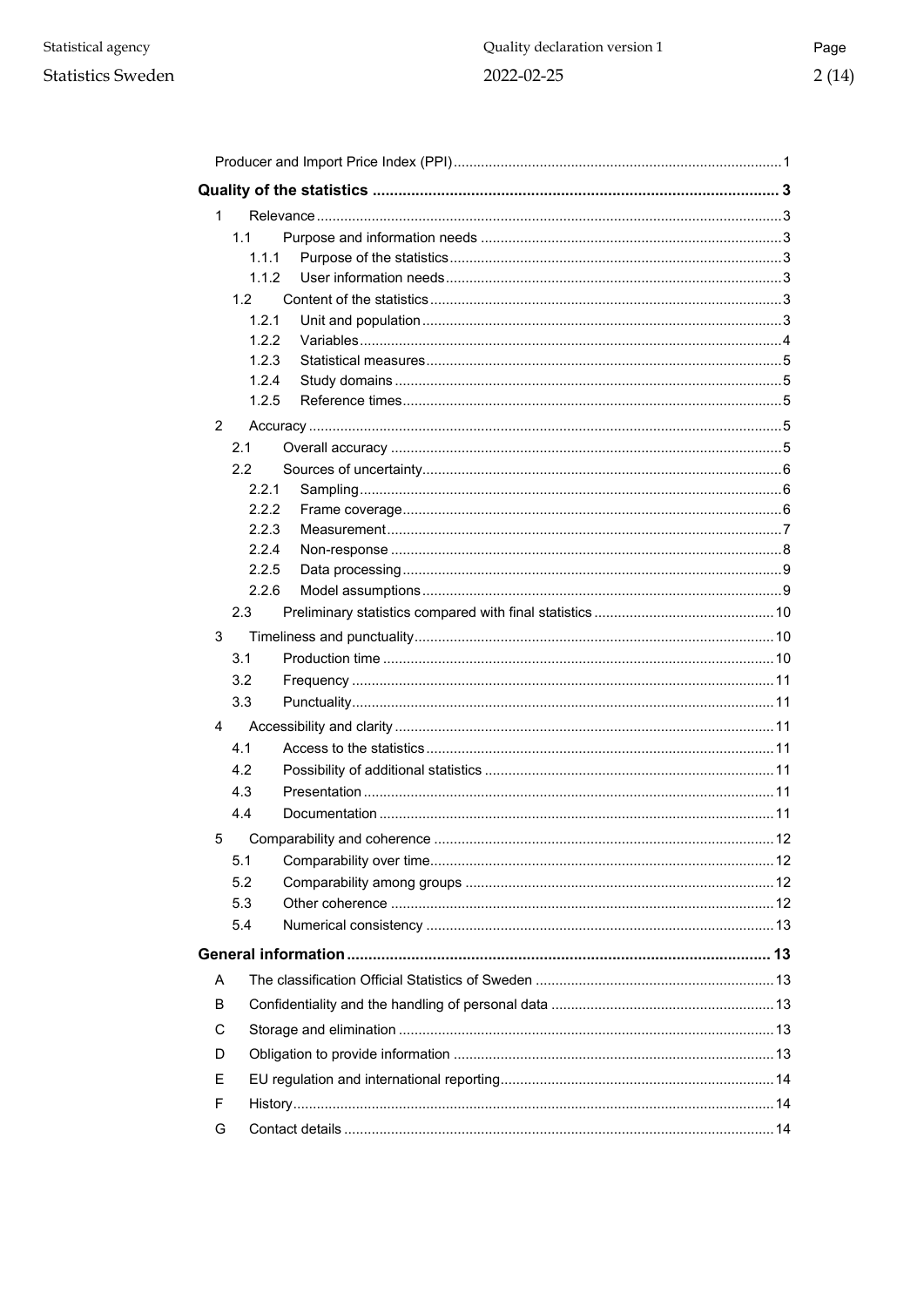# <span id="page-2-0"></span>**Quality of the statistics**

# <span id="page-2-1"></span>**1 Relevance**

# <span id="page-2-2"></span>**1.1 Purpose and information needs**

# <span id="page-2-3"></span>**1.1.1 Purpose of the statistics**

The reported statistics provide the average price development in the producer and import stages, in total and for different products that are either sold by Swedish producers (the first distribution stage) or bought from foreign suppliers (the first stage of purchase).

# <span id="page-2-4"></span>**1.1.2 User information needs**

The statistics are primarily used by

- a) Statistics Sweden for the conversion of nominal amounts to amounts in fixed prices in the National Accounts and other economic statistics, such as foreign trade in goods e.g.
- b) The Riksbank (Swedish central bank), National Institute of Economic Research and others for economic analysis, including as a basis for economic policy decisions.
- c) Enterprises, municipalities and county councils for price regulation in long-term agreements.

# <span id="page-2-5"></span>**1.2 Content of the statistics**

The statistical target characteristics are indices with a given base year equal to 100. From these indices, users can calculate new indices or ratios between any periods.

## <span id="page-2-6"></span>**1.2.1 Unit and population**

The population of interest consists of all transactions in the total population carried out by Swedish producers, as well as the total import/entry<sup>[1](#page-2-7)</sup> regarding the Swedish market.

The target population is limited to all the transactions referring to sales at the production level and purchases at the import level, of products related to product groups in sections under SPIN 2015<sup>2</sup>, see Table 1. SPIN 2015 refers to a classification of products based on activities under the Swedish Standard of Industry Classification, SNI 2007, and uses the same names for products as SNI 2007 for the corresponding activities.

Imports/arrivals by household is in included in the population of interest, but is excluded from the target population. The same applies to imports/arrivals of products for further export, that is, products that are not consumed or processed in Sweden. These are excluded from imports/arrivals and from exports/dispatches.

<span id="page-2-7"></span><sup>&</sup>lt;sup>1</sup>Imports refer to products brought in from countries outside of the EU. Arrivals refer to products brought in from other EU countries

<span id="page-2-8"></span><sup>2</sup> Swedish Standard of Industry Classification 2007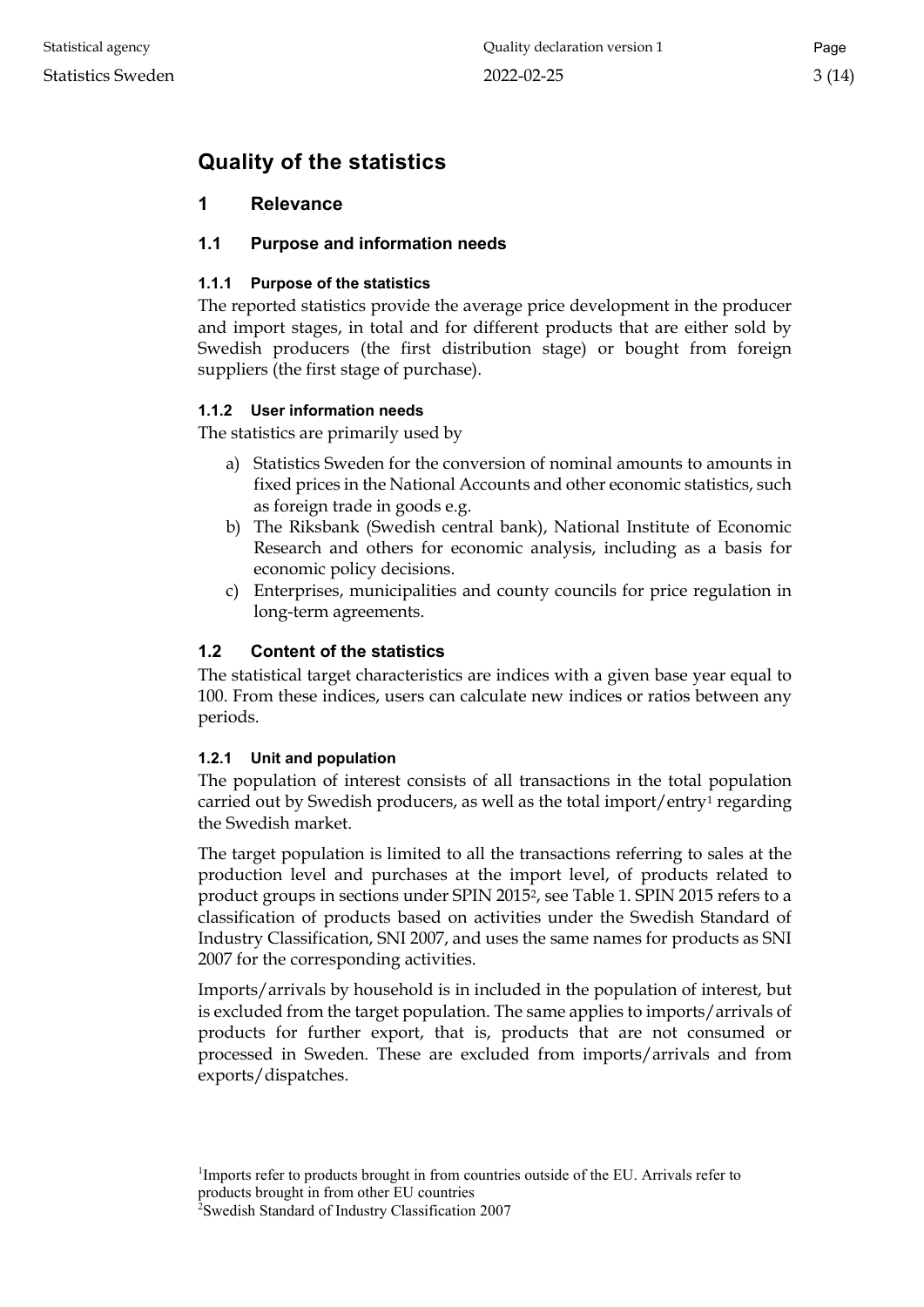| Section      | Description                                                            |
|--------------|------------------------------------------------------------------------|
| $\mathsf{A}$ | Agriculture, forestry and fishing                                      |
| B            | Mining and quarrying                                                   |
| $\mathsf{C}$ | Manufacturing                                                          |
| D            | Electricity, gas, steam and air conditioning supply                    |
| E            | Water supply, sewerage, waste management and remediation<br>activities |
| G            | Wholesale and retail trade                                             |
| H            | Transport and storage services                                         |
| I            | Hotel and restaurant services                                          |
| J            | Information and communication services                                 |
| $\bf K$      | Financial and insurance services                                       |
| L            | Property services                                                      |
| M            | Legal, accounting, scientific and engineering services                 |
| N            | Rental and leasing, real estate and travel services                    |
| $\mathbb{R}$ | Services related to culture, entertainment and recreation              |
| S            | Other services                                                         |

#### **Table 1.** Overview of sections\* of product codes, defined in SPIN2015.

**Section Description**

*\*Each section includes main groups, each of which consist of subgroups, consisting of detail groups. The lowest aggregation level of product codes within each section is seven digit groups.*

*The observation units* are individual transactions for the corresponding product offer, divided into the three groups according to the type of market, i.e. export, import and the Swedish market. A product offer is the combination of company and product that is to be priced.

*The target units* correspond to the observation objects.

Data sources are mainly companies and authorities (hereinafter referred to as companies).

#### <span id="page-3-0"></span>**1.2.2 Variables**

*The observation variable* is the transaction price, that is, the price of the transaction that the buyer actually pays for the product offer sampled. The price should represent the average price for the month to which the price measurement refers, and it must be reported in the trading currency (even if conversion to Swedish kronor is accepted). This makes it possible to use a uniform exchange rate (the Swedish Customs 'courses for sections A-E, Securities Statistics' courses for sections G-S, see Table 1). With regard to Swedish-made products, the *ex works* price is primarily referred to for sales on the Swedish market, and *free on board* (f.o.b.) for export sales. With regard to import prices, *cost, insurance, freight* (c.i.f.) are referred to primarily. VAT, customs fees and other taxes are not included.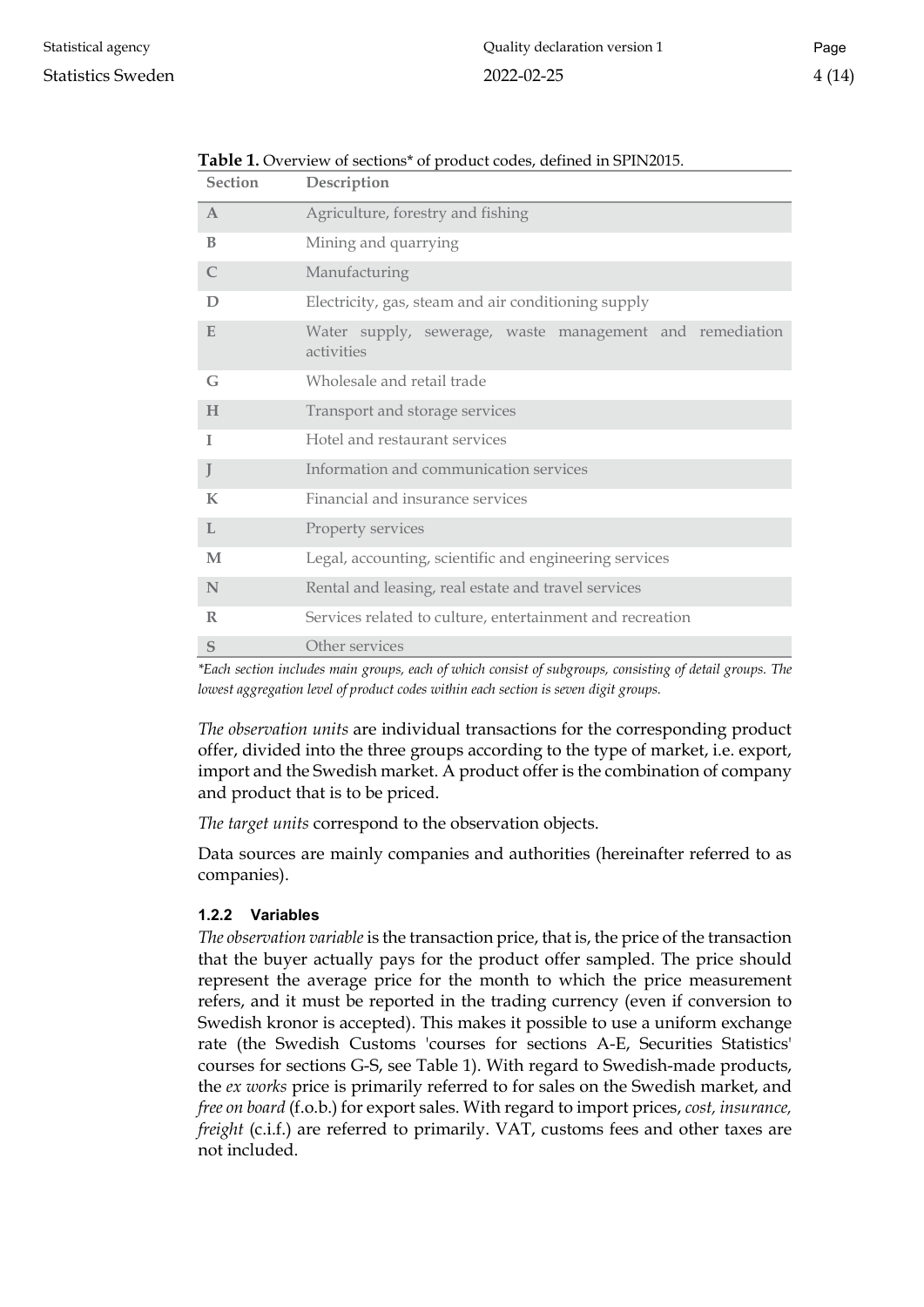*The target variable* is the price in Swedish kronor, and it is derived from the observation variable through the conversion using a uniform exchange rate, given that the conversion is needed.

The variables of interest are the same as the target variables.

#### <span id="page-4-0"></span>**1.2.3 Statistical measures**

The PPI is defined as a chain index with yearly links of the Laspeyres type. The index is published using the base year 2020 = 100. The index figures mainly reflect the development of an average price for the period of interest. Annual average indices are unweighted arithmetic averages of the period indices calculated within the year of interest. For the complete description of the index construction, see section 2.7.2 in Statistics Sweden's presentation, www.scb.se/PR0301.

#### <span id="page-4-1"></span>**1.2.4 Study domains**

The PPI is calculated for five different series:

- The Domestic Market Price Index, which is a producer price index for the Swedish market and therefore shows the price development on Swedish-made products sold in Sweden;
- The Export Price Index, which is a producer price index for the export market, and therefore shows the price development on Swedish-made products that are sold outside of Sweden;
- The Import Price Index, which shows the price development on products brought into Sweden;
- The Producer Price Index, which shows the total price development on Swedish-made products, and which is obtained through a weighted total of the Domestic Market Price Index and the Export Price Index;
- The Price Index for Domestic Supply, that shows the total price development on products sold in Sweden, and which is obtained through a weighted total of the Domestic Market Price Index and the Import Price Index.

PPIs are reported for each one of the series, distributed by product group according to SPIN 2015 (see table 1). The five series are published monthly for sections A-E, and quarterly for sections G-S. The level of detail in the reporting differs between various product areas, depending on their economic significance, the number of enterprises submitting data, and the degree of concentration, which is relevant for confidentiality assessment. The most detailed reporting is found in the Statistical Database, where index figures for some product areas are even reported at the five-digit level (detail groups).

## <span id="page-4-2"></span>**1.2.5 Reference times**

PPIs are calculated monthly for sections A-E, and quarterly for sections G-S (see Table 1).

## <span id="page-4-3"></span>**2 Accuracy**

## <span id="page-4-4"></span>**2.1 Overall accuracy**

On the whole, the level of accuracy of estimates obtained at the aggregated product group levels is judged to be high, due to low non-response, accurate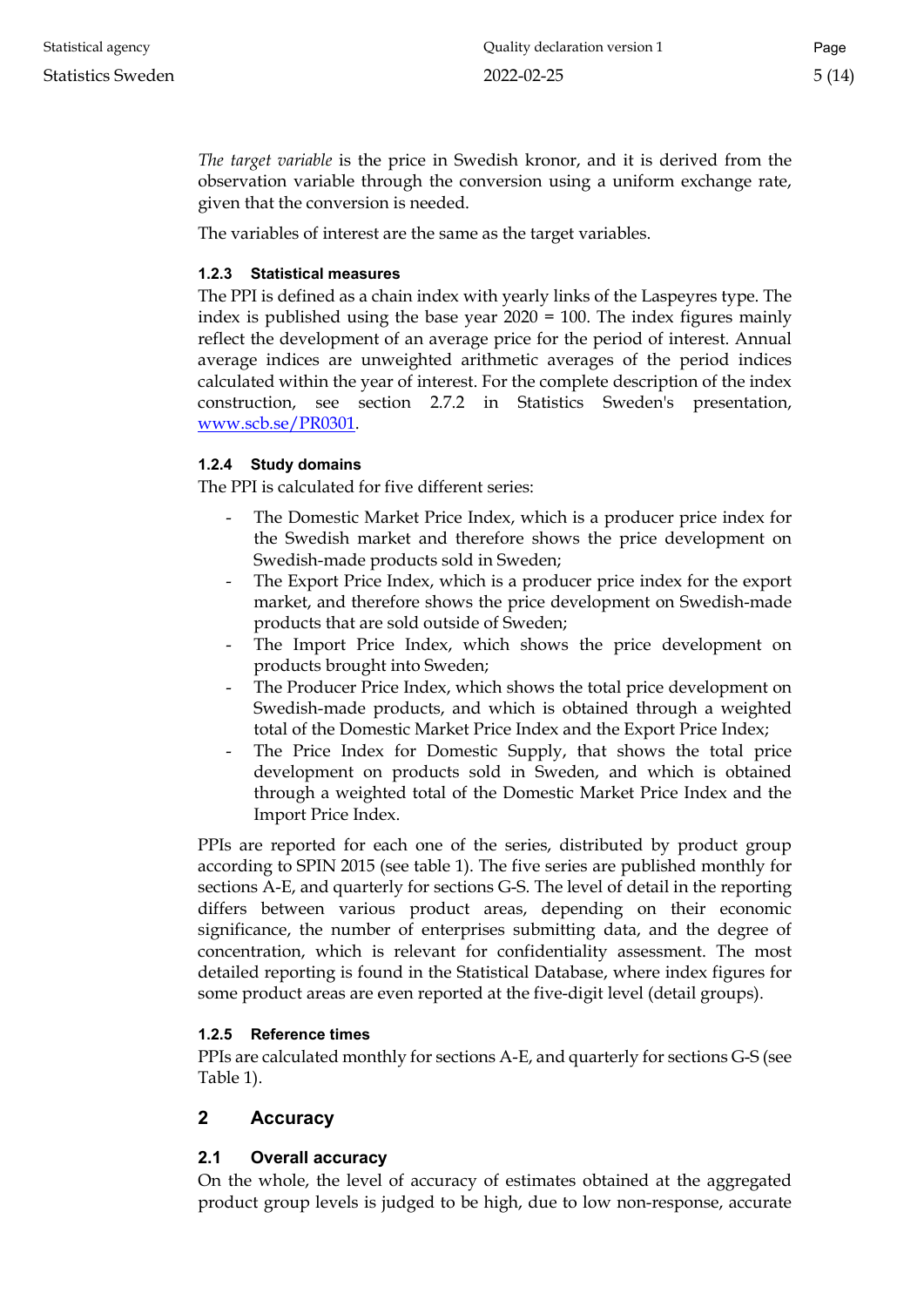sampling frames and frequent use of internationally recommended methods. However, uncertainty increases as product group levels decrease.

During the first quarter of 2020, covid-19 began to spread in Sweden and around the world. During this period, an increase in overcoverage was expected (mainly due to bankruptcies and restrictions on the pandemic) as well as a higher proportion of non-responding companies. However, the observed levels of non-response and overcoverage in 2020 turned out not to differ significantly from the corresponding levels observed in 2019. The same statistical measures and methods, which were used before the pandemic broke out, have also been used in 2021.

## <span id="page-5-0"></span>**2.2 Sources of uncertainty**

Various model assumptions – and to a lesser extent measurement errors – are considered to be the largest sources of uncertainty that contribute most to overall uncertainty. Next, measuring the sample instead of the whole population is considered to be the second largest sources of uncertainty. Besides the sample uncertainty, it is not possible to quantify the uncertainty linked to the other sources of uncertainty.

## <span id="page-5-1"></span>**2.2.1 Sampling**

Every year, one draws a PPS sample of product offers, each of which represents a combination of enterprise (identified by corporate identity number), a certain product, and one of the three markets of interest, that is, Export-, Import- or Domestic Market . Some sample units come into the sample with the probability 1, while the remaining ones are drawn with the probability less than 1.

In summary, sample uncertainty is judged to be relatively low for estimates at the aggregated product group levels, while for estimates at the lower product group levels sample uncertainty is considered greater.

## <span id="page-5-2"></span>**2.2.2 Frame coverage**

Deficiencies in frame coverage can lead to undercoverage and/or overcoverage. Undercoverage means that some units in the population for survey are missing in the sample frame. Overcoverage occursif an object from the frame does not belong to the target population. The definition of overcoverage includes three cases, each of which results in no product offer price being observed: (1) the company is inactive, for example the company has gone bankrupt, (2) the company is active, but the product has been discontinued, and (3 ) the company is active, the product has not been discontinued, but the product has not been sold or bought by the company in question. The occurrence of Case 3 may be due to the fact that some products are not fully standardized, which makes it impossible to follow them from period to period. What is done to avoid such situations is to create a type product for the company where different factors are taken into account that would affect the price of the product if it had been sold. See also 2.2.6 Model assumptions.

Note that since the sample is drawn once a year, the overcoverage is determined on an annual basis. In other words, among all product offers in the sample, one identifies only those product offers that meet the definition of the overcoverage throughout the reference year.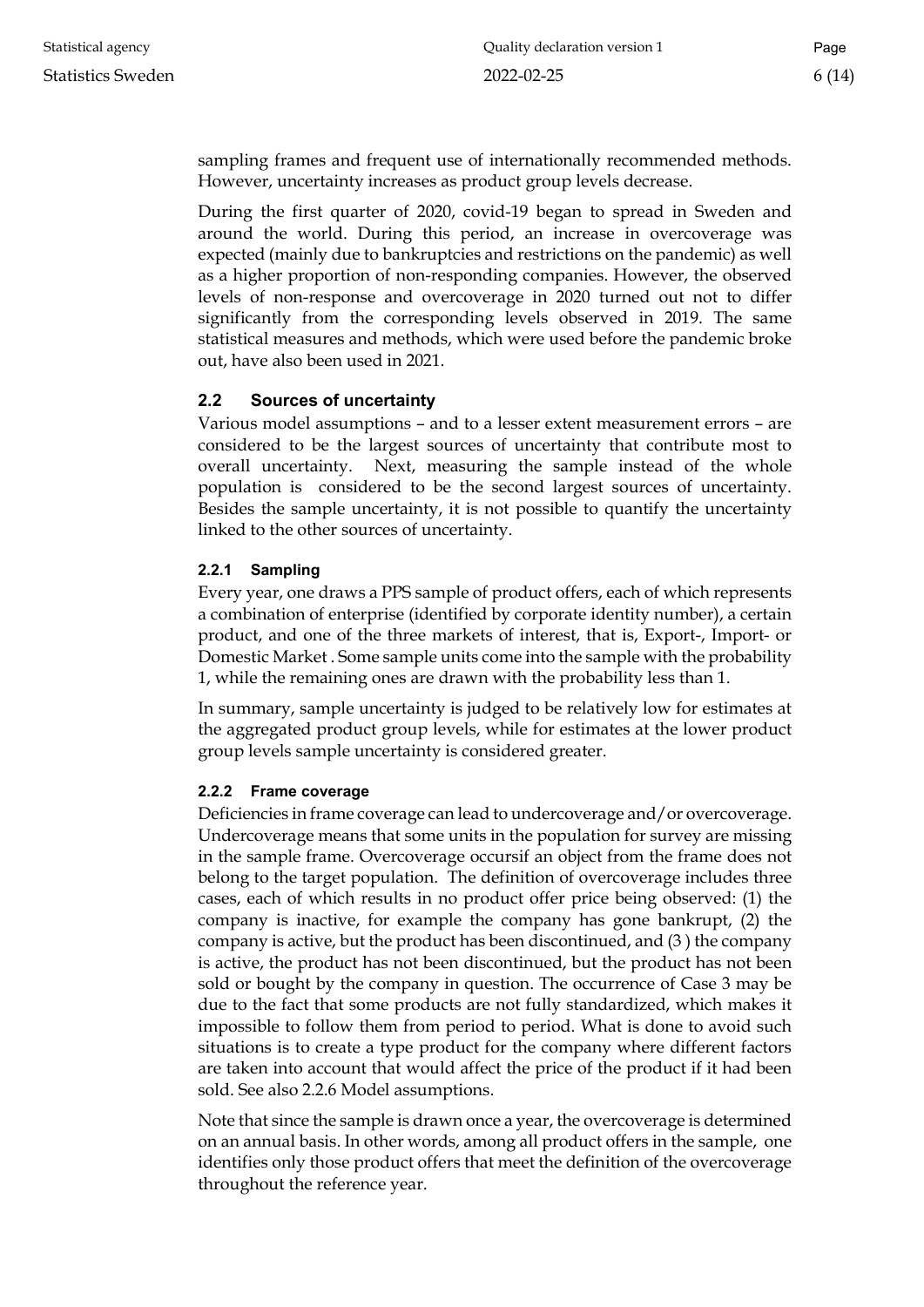The basis of the frame for PPI originates in other Statistics Sweden surveys: Production of commodities and industrial services (Prodcom), Structural Business Statistics (SBS), Foreign trade - exports and imports of goods (FTG) and Foreign trade in services (FTS). The level of non-response in these surveys are very low, and existing non-response is estimated using tools such as model calculations.

FTG has some overcoverage as a result of products imported to Sweden and then exported with no further processing. Not only does this lead to overcoverage in the frames for the Import Price Index and the Export Price Index, it also leads to undercoverage in the Domestic Market Price Index, since there is a risk that too much of the production is counted as export. These types of transactions are eliminated as far as possible before weight calculations begin. If this is done properly there should be no overcoverage, only undercoverage. The frame is assessed to approximate the target population well.

The PPI sample selection uses frames that are two years old, out of necessity. In the sampling process, about 20 percent of the units are eliminated, which can be an indication of overcoverage in the frames.

To alleviate burden on small enterprises, a cut-off is applied. This means that enterprises with a turnover below SEK 10 million in the sampling stratum cannot be selected.

The source of uncertainty *Frame coverage* as a whole probably contributed little to the overall uncertainty.

#### <span id="page-6-0"></span>**2.2.3 Measurement**

Measurement is done once per reference period and product offering, and is expected to refer to the measurement period's average transaction price.

For measurement, a web-based solution called SIV, which is standard at Statistics Sweden, is primarily used. The vast majority of data providers submit prices via this solution. A small number of data providers submit prices via email or on paper questionnaires.

A measurement error arises when submitted information does not agree with the "true" value according to the definition of the variable. There are many reasons for this, for example that the question does not match the respondent's accounting, the question is ambiguously worded, the person has an insufficient memory, the respondent could be careless, the measurement methods could be marred by deficiencies, and more. Measurement errors naturally contribute to the uncertainty of statistics, and can do this in a systematic way (resulting in distortion), as well as in a random way (does not lead to distortion but increases uncertainty).

The use of list prices is one example of a measurement error. Primarily, the real average transaction price is to be reported, but in some cases list prices are reported anyway, which risks giving an erroneous picture of the price development. The difference between list prices and transaction prices includes any discounts given to customers. A higher discount is to be regarded as a lower price. Another source of uncertainty can consist of transfer prices/internal prices that do not reflect a market price.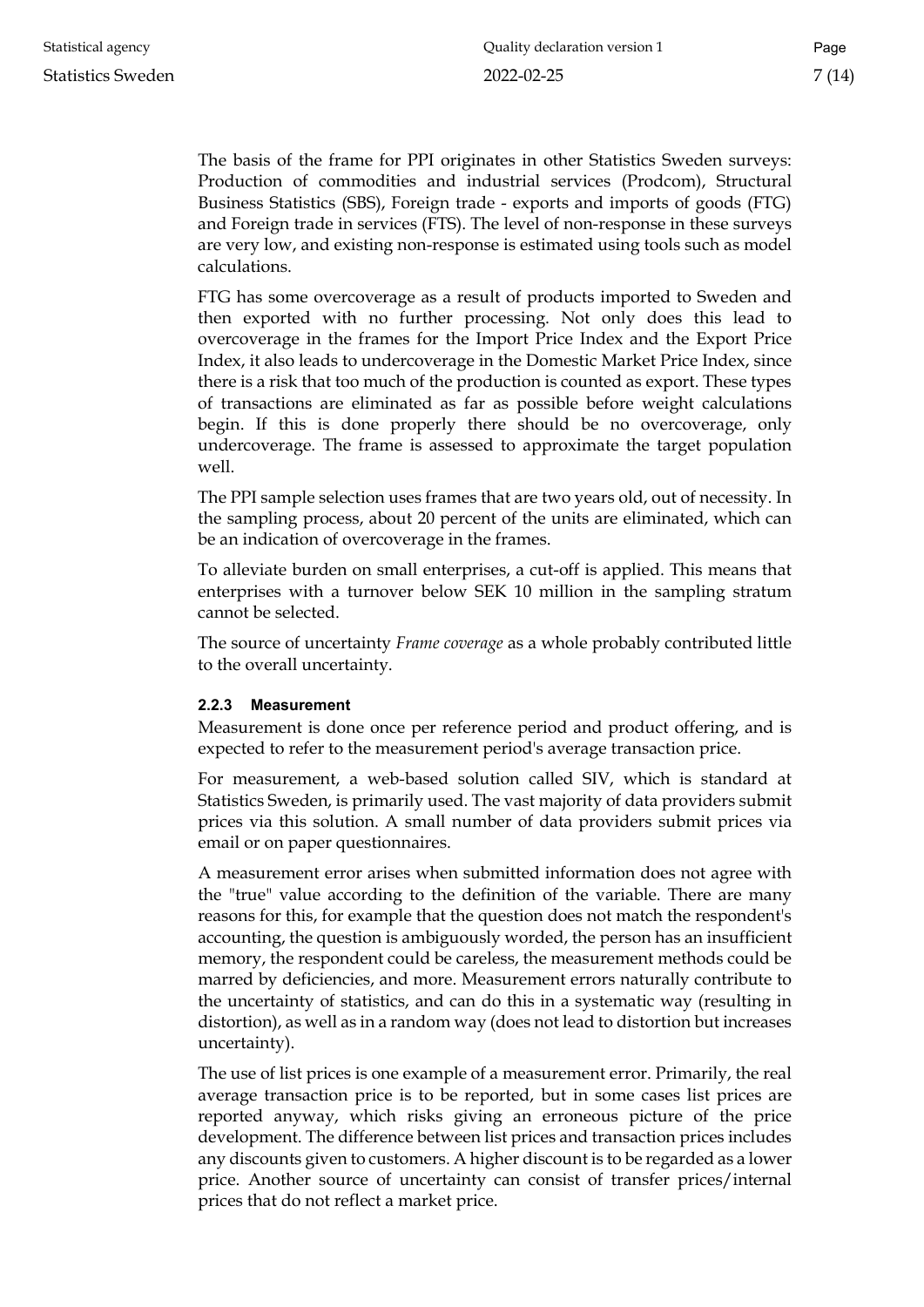Another measurement error arises when selected specifications are not able to specify the product to a sufficient extent, so that not only the genuine price change is show in the index change. This might be expressed in an erroneously volatile price development, but also in a long-term systematic error due to a shift in quality.

In many product categories, it is difficult to find representative products to monitor over time, and time-based methods are used instead. For example, the hourly rate of a legal consultant is often measured, rather than the handling of an actual case. A problem with measuring hourly rates is that they involve a bias in the price index on productivity development. If the legal consultant in the example above becomes more efficient and can handle more cases in one hour, this does not show, since only the hourly rate is reported. Time-based measurement methods are mainly used in SPIN 69, 70, and 71.

Yet another possible measurement error occur when price measurements are taken on non-comparable products. This happens when new modified products replace those measured during previous periods. In order to ensure that only a genuine price change is being reflected in the index, various quality assessment methods, permitting for eliminating price changes due to changes in quality of products, are used. The methods are described in the manual produced by the International Monetary Fund (IMF, Chapter 7 [https://www.imf.org/external/pubs/ft/ppi/2010/manual/ppi.pdf\)](https://www.imf.org/external/pubs/ft/ppi/2010/manual/ppi.pdf). In the Swedish PPI , the most commonly used methods are simple quantity adjustment, adjustment with the help of an expert and overlap (unless explicit assessment can be made). Since adjustments for quality changes are performed, the impact of this kind of measurement error on the accuracy of the statistics is assessed to be liten (for the brief description of the assumptions associated with the quality adjustment methods see Sec. 2.2.6).

To summarise, the total contribution of various types of measurement errors to the accuracy of the statistics is assessed to be substantial.

#### <span id="page-7-0"></span>**2.2.4 Non-response**

There is an obligation under the law for selected enterprises to submit price information. Despite this, the non-response is observed every measurement month. The proportion of enterprises in the 2021 sample, which did not submit the price of all product offers with which they are associated with (the so-called object non-response with regard to enterprises), varied between 10% and 14%, with the largest proportion in June. The proportion of enterprises in the same sample that submitted the price of all but a few product offers that they are associated with (the so-called partial non-response with respect to enterprises), was about 4% every month.

In terms of product offers, which are selected with predetermined selection probabilities, weighted non-response rates are calculated for two groups of sections described in Table 1. For the sections A-E, weighted monthly rates of non-response in 2021 were approximately 4%-7%, except in June and July when was much higher than during the previous years. It was namely 11.5% and 9% respectively. For the second group, which includes the sections G-S, weighted quarterly rates of non-reponse varied between 8% and 15%. If one focuses on annual non-response rates across all the sections, the non-response rate of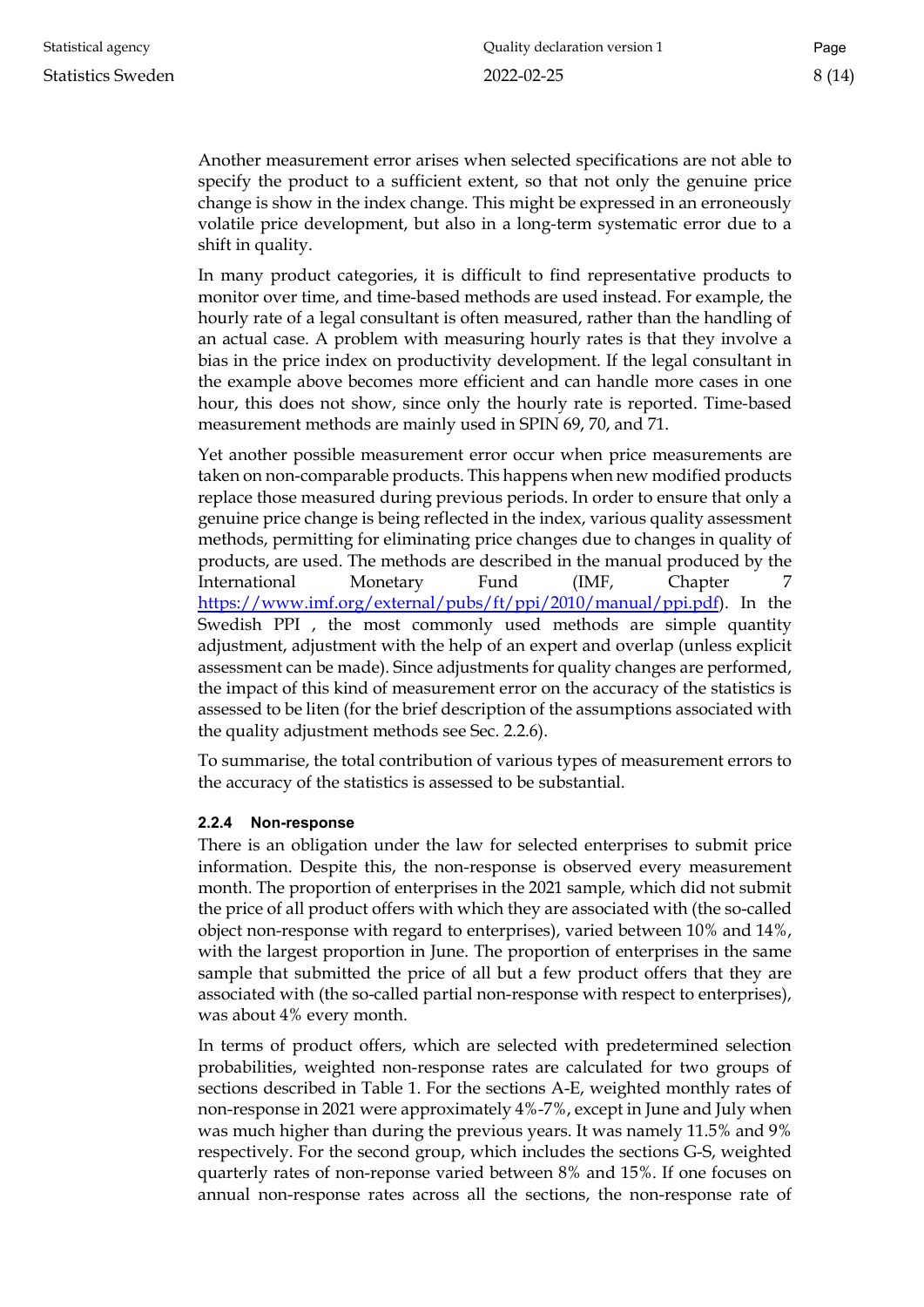product offers in 2021 was not substantially greater than in 2020. Compare 6.5% observed in 2021 with 4.9% observed in 2020.

To be able to calculate the estimates of price indices, one compensates the nonresponse by imputing the price of missing transactions. A standard imputation approach is a targeted mean imputation. According to this approach, price developments in the most recent period for an appropriate aggregate is used to estimate a price development for the missing observation. The same approach is also applied in cases where no sales or import occurred during the measurement month.

In sum, since (1) the response rate among the enterprises is high, and (2) the non-response is compensated via imputations, the total effect of the nonresponse on the statistics is judged to be relatively small.

#### <span id="page-8-0"></span>**2.2.5 Data processing**

A production system, Pi09, was developed to perform most of the PPI calculations. Quality assurance of software and IT systems is now in place and therefore the risk of processing errors is minor. It is not possible to assess the consequences of different types of data processing.

All collected price information is reviewed at the micro level and at the macro level. Price observations with very large changes or with a major effect on the total result are put on a special list for extra examination. In the event of any uncertainty, the data provider is contacted.

This source of uncertainty is considered giving a minor contribution to overall uncertainty in the estimates of PPI.

#### <span id="page-8-1"></span>**2.2.6 Model assumptions**

Calculations of PPI are associated with many assumptions. To begin with, regarding transactions related to the companies that are below the sample cutoff limit, one assumes that they have the same price development as the transactions surveyed. This assumption rests on the economic theory of small enterprises as price takers, not price setters.

Further, when standardized products are not available, a comparable price cannot be reported between different periods. This means that the price development cannot be based on actual transactions prices. Model pricing can be used in such cases. A product specification can be constructed by the respondent and the price of this model specification, had it been sold, is reported.

As emphasised in Sec. 2.2.3, time-based methods are used when it is difficult to find representative products to monitor over time. The methods are applied under the assumption that the price development between periods is the same both for the total service and for working time. The assumption can be problematic for two reasons. The first reason, is that it does not capture any changes in productivity that might occur. The second reason, is where the service that is sold is a total service, that is not comparable over time. Nevetheless, the time-based methods possess an advantage, namely that it is feasible for the respondent to report.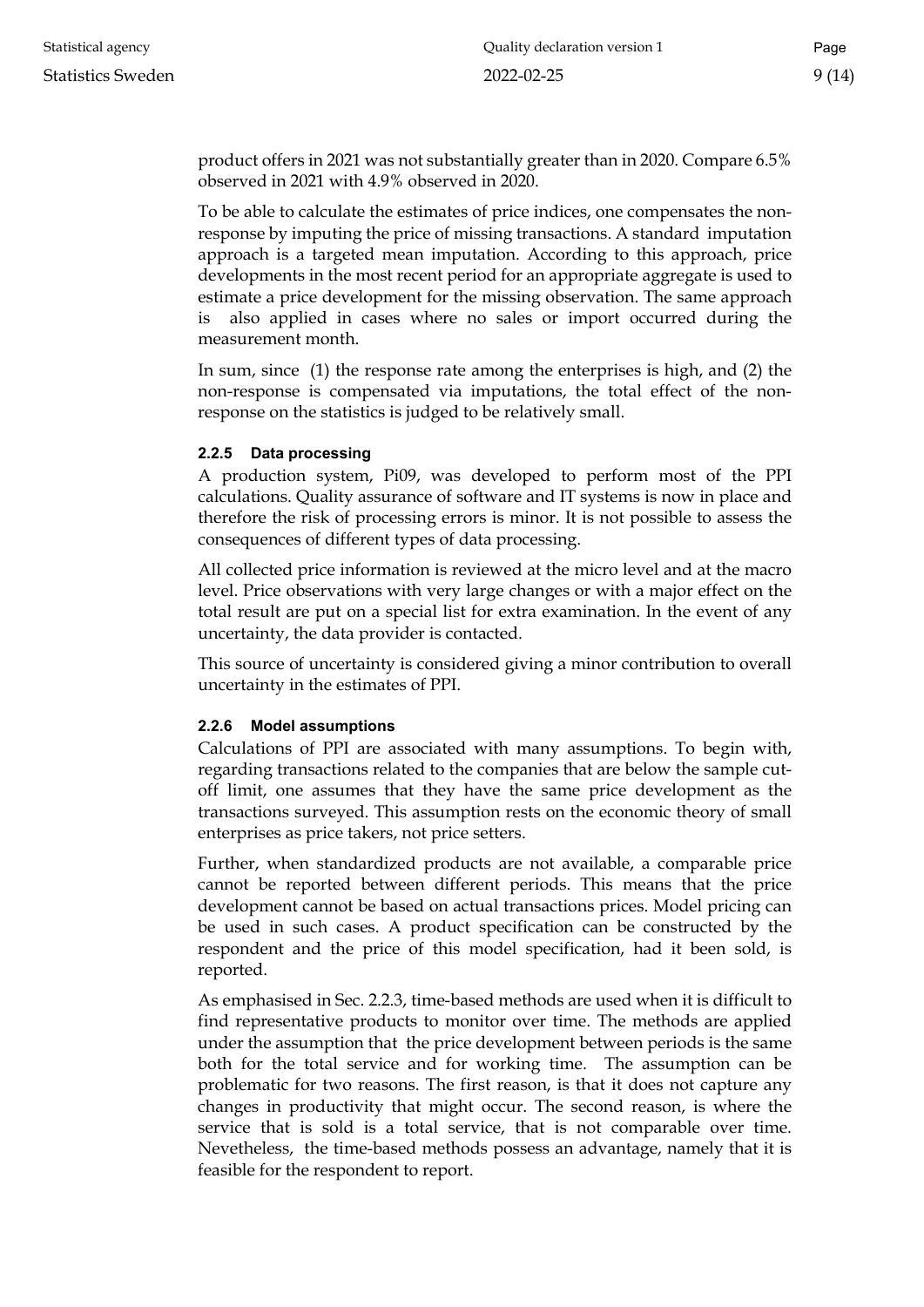To compensate for non-response, one uses the method of targeted mean imputation. The method is the internationally most recommend imputation method, and it assumes that the imputed price can be derived from the price development of at least three other similar products.

As mentioned in Sec. 2.2.3, the quality assessment methods are also associated with different assumptions, in particular the methods associated with the hedonic approach and the method of overlap. The latter method assumes simply that the new product has the same price development as the old one replaced by this new product. The hedonic methods are more sophisticated in the sense that they involve several assumptions of both statistical and subjectrelated character. The latter type of the assumptions requires a good substantive knowledge about all major characteristics of the product in question that might influence price, albeit the new product may differ from the old one only by one or two characteristics. Finally, quality adjustments performed by means of an expert do not involve explicit and, in addition, common to all experts assumptions. Instead, they are solely based on subjective judgements, which makes it very difficult to evaluate the contribution of this approach to the total uncertainty in the statistics.

In cases where prices are reported in foreign currency for products in sections A-E, the Swedish Customs' exchange rates are used to recalculate the value to Swedish kronor. The reason for using this method, instead of, for example the Riksbank (Swedish central bank) average rates, is in order to promote the usability of the index as a deflator for foreign trade estimation of export and import values in current prices. In total, about 50 percent of all export price information and about 60 percent of all import price information is submitted in foreign currency, while other prices are reported in Swedish kronor. For sections G-S the exchange rates used come from the survey Securities statistics at Statistics Sweden.

When the data provider recalculates price information from foreign currency to Swedish kronor, hedged or pre-defined rates and similar are used. This can lead to the index not reflecting current values of the Swedish krona.

In summary, although it is difficult to evaluate the individual impact of each of the assumptions applied for deriving PPI, it is judged that they together contribute considerabely to overall uncertainty in the estimates of PPI.

## <span id="page-9-0"></span>**2.3 Preliminary statistics compared with final statistics**

The statistics is final at the time of publication.

## <span id="page-9-1"></span>**3 Timeliness and punctuality**

## <span id="page-9-2"></span>**3.1 Production time**

For Sec. A-E indices are published about 25 days after the end of the measurement period. For sections G-S indices are published about 45 days after the end of the measurement period.

The same production time applies for yearly publications.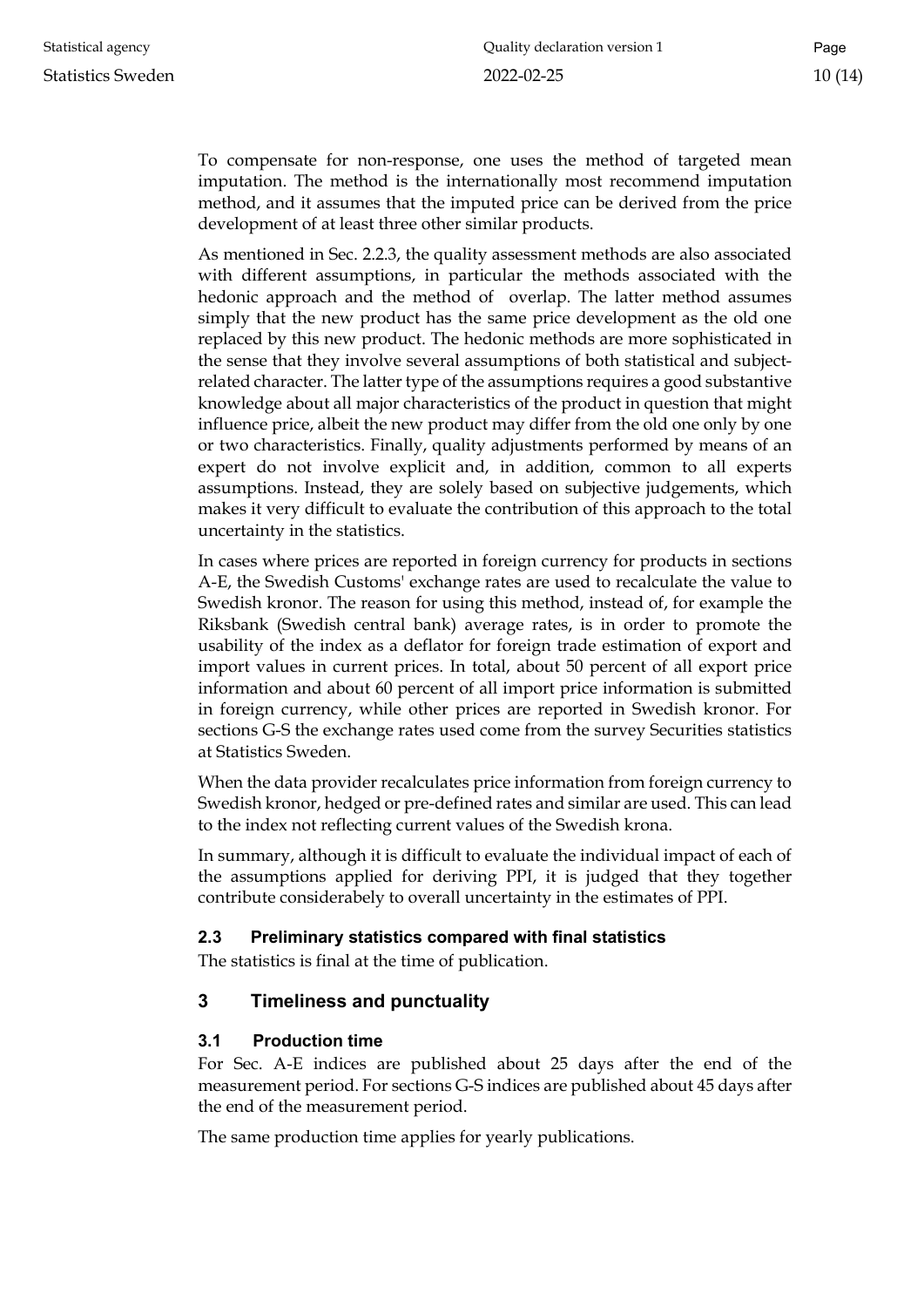## <span id="page-10-0"></span>**3.2 Frequency**

Price indices for the study domains in Chapter 1.2.4 are published monthly for sections A-E and quarterly for sections G-S.

## <span id="page-10-1"></span>**3.3 Punctuality**

The statistics are published (at 08:00) on the date indicated in the publishing calendar.

## <span id="page-10-2"></span>**4 Accessibility and clarity**

## <span id="page-10-3"></span>**4.1 Access to the statistics**

The statistics are made available via statistical news and via the Statistical Database on Statistics Sweden's website. Some percentage changes (relating to the export, import and producer price indices) are made available electronically as Economic indicators in connection with publication. The most detailed publication is available in the Statistical Database, where index series down to the four digit level are published. For some commodity.

## <span id="page-10-4"></span>**4.2 Possibility of additional statistics**

See the website for more information:

[www.scb.se/hitta-statistik/statistik-efter-amne/priser-och](http://www.scb.se/hitta-statistik/statistik-efter-amne/priser-och-konsumtion/prisindex-i-producent-och-importled/prisindex-i-producent-och-importled-ppi/produktrelaterat/Fordjupad-information/skraddarsydd-statistik)[konsumtion/prisindex-i-producent-och-importled/prisindex-i-producent](http://www.scb.se/hitta-statistik/statistik-efter-amne/priser-och-konsumtion/prisindex-i-producent-och-importled/prisindex-i-producent-och-importled-ppi/produktrelaterat/Fordjupad-information/skraddarsydd-statistik)[och-importled-ppi/produktrelaterat/Fordjupad-information/skraddarsydd](http://www.scb.se/hitta-statistik/statistik-efter-amne/priser-och-konsumtion/prisindex-i-producent-och-importled/prisindex-i-producent-och-importled-ppi/produktrelaterat/Fordjupad-information/skraddarsydd-statistik)[statistik](http://www.scb.se/hitta-statistik/statistik-efter-amne/priser-och-konsumtion/prisindex-i-producent-och-importled/prisindex-i-producent-och-importled-ppi/produktrelaterat/Fordjupad-information/skraddarsydd-statistik)

Primary data is available after special assessment and anonymization for research purposes.

## <span id="page-10-5"></span>**4.3 Presentation**

Key figures for Sweden (that is, the Producer Price Index, the Import Price Index, the Export Price Index, the Domestic Market Index, and the Price Index for domestic supply, presented in Chapter 1.2.4) are presented and explained on [www.scb.se.](http://www.scb.se/) This also applies to all results in tables and figures.

## <span id="page-10-6"></span>**4.4 Documentation**

For more documentation, see the tab Documentation on [www.scb.se/PR0301.](file://scb.intra/data/Prod/NA/PR/TPPI%20gem/Dokumentation%20BaS%20och%20Dok/PPI%20KD/Slutliga%20versioner/www.scb.se/PR0301)

There are manuals released by international organizations, such as IMF, OECD and ILO, that specifies best practices in the area of price statistics.

The manuals are available on the following websites <https://www.imf.org/external/pubs/ft/ppi/2010/manual/ppi.pdf>

[https://ec.europa.eu/eurostat/web/products-manuals-and-guidelines/-](https://ec.europa.eu/eurostat/web/products-manuals-and-guidelines/-/KS-04-14-661) [/KS-04-14-661](https://ec.europa.eu/eurostat/web/products-manuals-and-guidelines/-/KS-04-14-661)

[https://www.imf.org/en/Publications/Manuals-](https://www.imf.org/en/Publications/Manuals-Guides/Issues/2016/12/31/Export-and-Import-Price-Index-Manual-Theory-and-Practice-19587)[Guides/Issues/2016/12/31/Export-and-Import-Price-Index-Manual-Theory](https://www.imf.org/en/Publications/Manuals-Guides/Issues/2016/12/31/Export-and-Import-Price-Index-Manual-Theory-and-Practice-19587)[and-Practice-19587](https://www.imf.org/en/Publications/Manuals-Guides/Issues/2016/12/31/Export-and-Import-Price-Index-Manual-Theory-and-Practice-19587)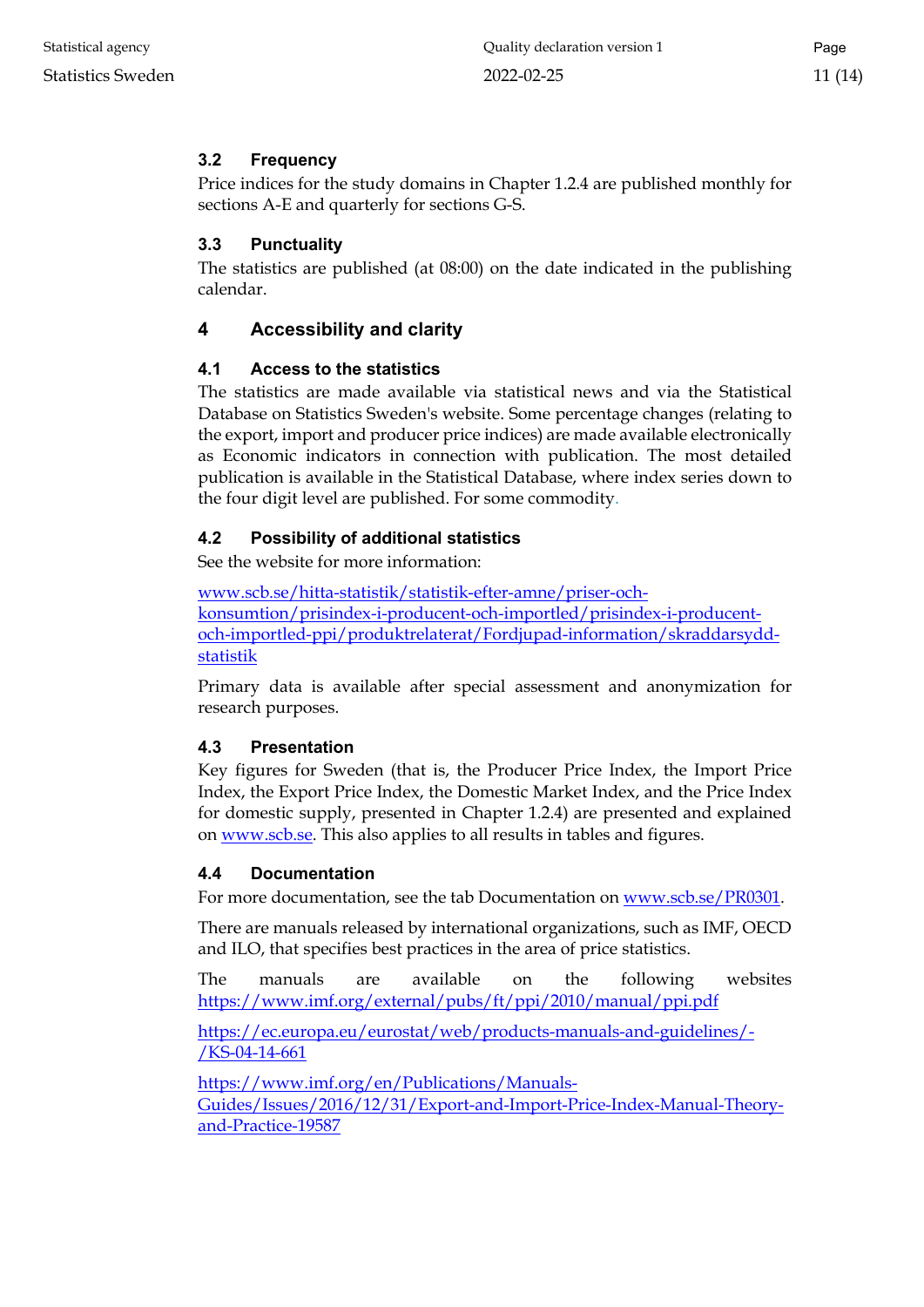## <span id="page-11-0"></span>**5 Comparability and coherence**

As explained in section 2.1, the pandemic of covid-19 in 2020 had not affected the survey PPI in the sense that the same target variables, methods and assumptions, which were used before the outbreak of the pandemic, were also used in 2020. This implies that the pandemic did not affect comparability either over time or between groups. The pandemic did not affect the coherence either.

## <span id="page-11-1"></span>**5.1 Comparability over time**

As of the publication of the January index for 2017 (27 February 2017), PPI transitioned to the product classification SPIN 2015. The differences between SPIN 2015 and SPIN 2007 are very small. Index figures according to SPIN 2007 are calculated up to the end of 2018, and published in the Statistical Database.

Index figures according to SPIN 2002 with base year 1990 are available in the Statistical Database up until 2009. Index figures according to Prod-SNI 97 are backcasted for the period 1990-1994, based on weighting figures that reflect the composition of production and foreign trade in 1993. For earlier indices, up to December 1994, sampling allocation, weight calculations, and reporting were based on a production classification according to an older industry classification, SNI 69. This series was reported with the reference year 1968=100. The differences between this and Prod-SNI 97 are significant. The recommendation is, if possible, to use the old series for the time before 1995. For linking, the recommendation is that linking be used at December 1994.

Change of commodity classification was done in part for the measurement year 1988, from CCCN to HS classification, in part for the measurement year 1998 from HS to KN classification. These changes have not affected the published classification, but they have made weight calculation more difficult.

Indices up to 1979 were calculated as a fixed base index, which means that a yearly update of weights was not made.

## <span id="page-11-2"></span>**5.2 Comparability among groups**

The PPI measures the average price development using the same index formula for all subgroups included in the survey. It is therefore possible to compare the price development between product groups.

## <span id="page-11-3"></span>**5.3 Other coherence**

The SPIN 2015 classification that is used is comparable with the European Classification of Products by Activity (CPA 2.1). This enables comparison of the price development both for product groups and for the total PPI between European countries.

An important use of PPI is the recalculation of amounts in current prices to a value in fixed prices, in the national accounts system, foreign trade statistics and other economic statistics. The delimitations and standards that are used agree reasonably well. On the other hand, the short period economic statistics are not distributed by product groups, which is why fixed price calculation is somewhat more schematic there.

Comparisons with the price development for consumer prices (Consumer Price Index, CPI) are difficult for several reasons, for example because taxes are handled differently, and because weighting figures differ. In addition, there are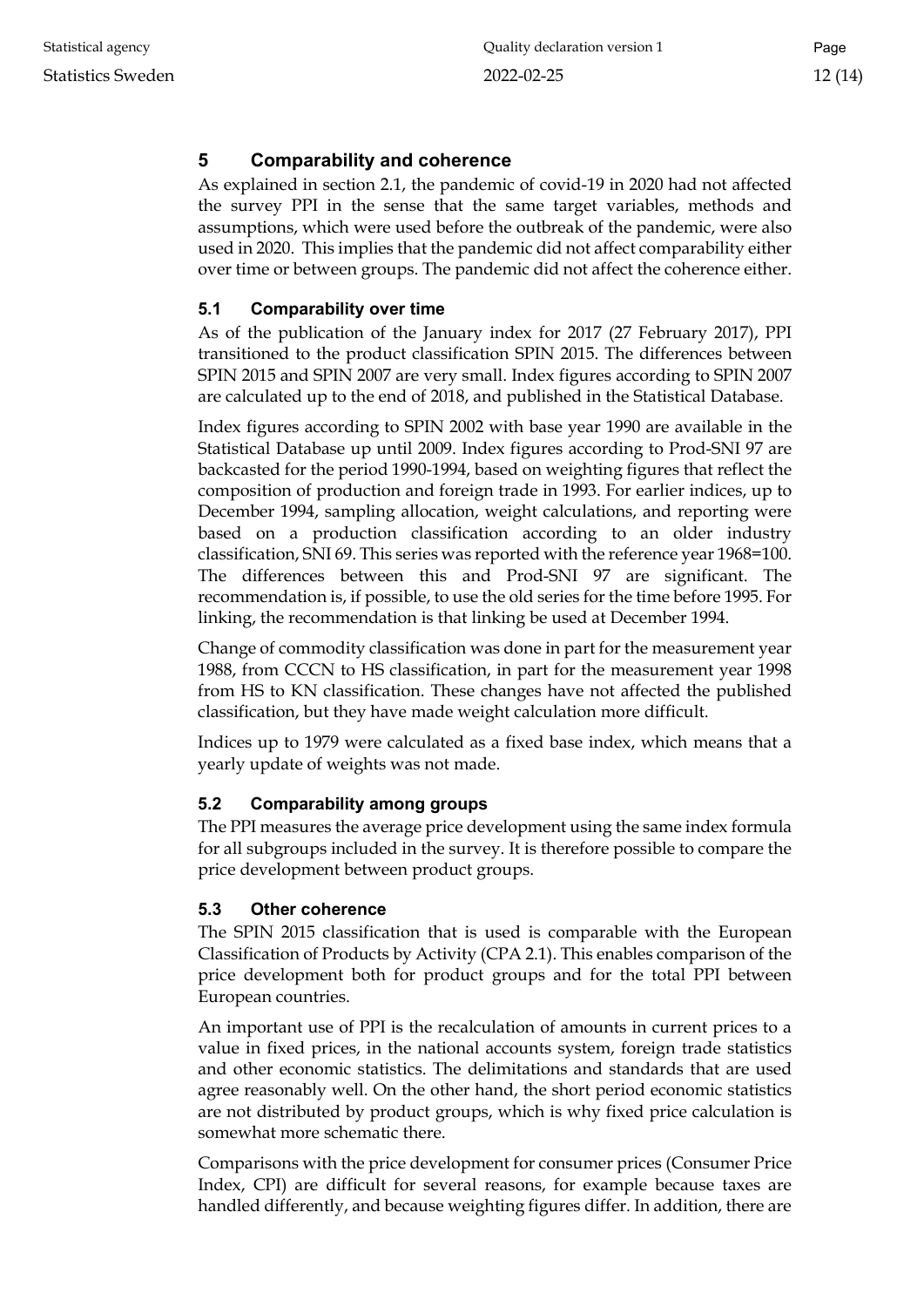methodological differences between the statistics, for example quality adjustments can be carried out using different methods.

## <span id="page-12-0"></span>**5.4 Numerical consistency**

Published values include all index figures and combined aggregate values of these. There are no shortcomings in the numerical consistency between these statistical values.

# <span id="page-12-1"></span>**General information**

## <span id="page-12-2"></span>**A The classification Official Statistics of Sweden**

With regard to statistics included in Official Statistics of Sweden (SOS), special rules apply for quality and accessibility, see the Official Statistics Act [\(2001:99\)](http://www.riksdagen.se/sv/Dokument-Lagar/Lagar/Svenskforfattningssamling/Lag-200199-om-den-officiell_sfs-2001-99/) and the Official Statistics Ordinance [\(2001:100\)](http://www.riksdagen.se/sv/dokument-lagar/dokument/svensk-forfattningssamling/forordning-2001100-om-den-officiella_sfs-2001-100), and the Statistics Sweden Regulations on the Quality of the Official Statistics (SCB-FS 2016:17).

# <span id="page-12-3"></span>**B Confidentiality and the handling of personal data**

For confidentiality regarding the authority's specific task for the production of statistics, Chapter 24, Sec. 8 of th[e Public Access to Information and Secrecy Act](http://www.riksdagen.se/sv/Dokument-Lagar/Lagar/Svenskforfattningssamling/Offentlighets--och-sekretessla_sfs-2009-400/) [\(2009:400\)](http://www.riksdagen.se/sv/Dokument-Lagar/Lagar/Svenskforfattningssamling/Offentlighets--och-sekretessla_sfs-2009-400/) applies.

To safeguard that information subject to confidentiality belong to natural persons or enterprises, it is ensured that the information cannot be disclosed directly or indirectly in the statistics that is published.

Rules for handling personal data are contained in the Personal Data Act (1998:204), the Official Statistics Act (2001:99) and the Official Statistics Ordinance (2001:100). Everyone has the right to receive information free of charge once per calendar year about his/her own personal data that is handled by Statistics Sweden. If the personal information is handled in conflict with the Personal Data Act, the individual has the right to request that the personal data is corrected, blocked or erased.

Information about the contact person for the survey is saved to facilitate any future contacts.

## <span id="page-12-4"></span>**C Storage and elimination**

There is a culling decision, under National Archives culling decision RA-MS 1998:7 (with changes including 2006:57), that states that forms may be discarded after two years.

Submitted information is subject to the provisions of Chapter 24, Sec. 8 of the Public Access to Information and Secrecy Act (2009:400). On publication, no single data provider or their information will be identifiable.

The final observation register is

# <span id="page-12-5"></span>**D Obligation to provide information**

The obligation to provide information applies under the [Official Statistics Act](http://www.riksdagen.se/sv/dokument-lagar/dokument/svensk-forfattningssamling/forordning-2001100-om-den-officiella_sfs-2001-100)  (2001:99), [the Official Statistics Ordinance \(2001:100\), a](http://www.riksdagen.se/sv/dokument-lagar/dokument/svensk-forfattningssamling/forordning-2001100-om-den-officiella_sfs-2001-100)nd Statistics Sweden's Regulations (SCB FS 2013:4 and SCB FS 2012:9).